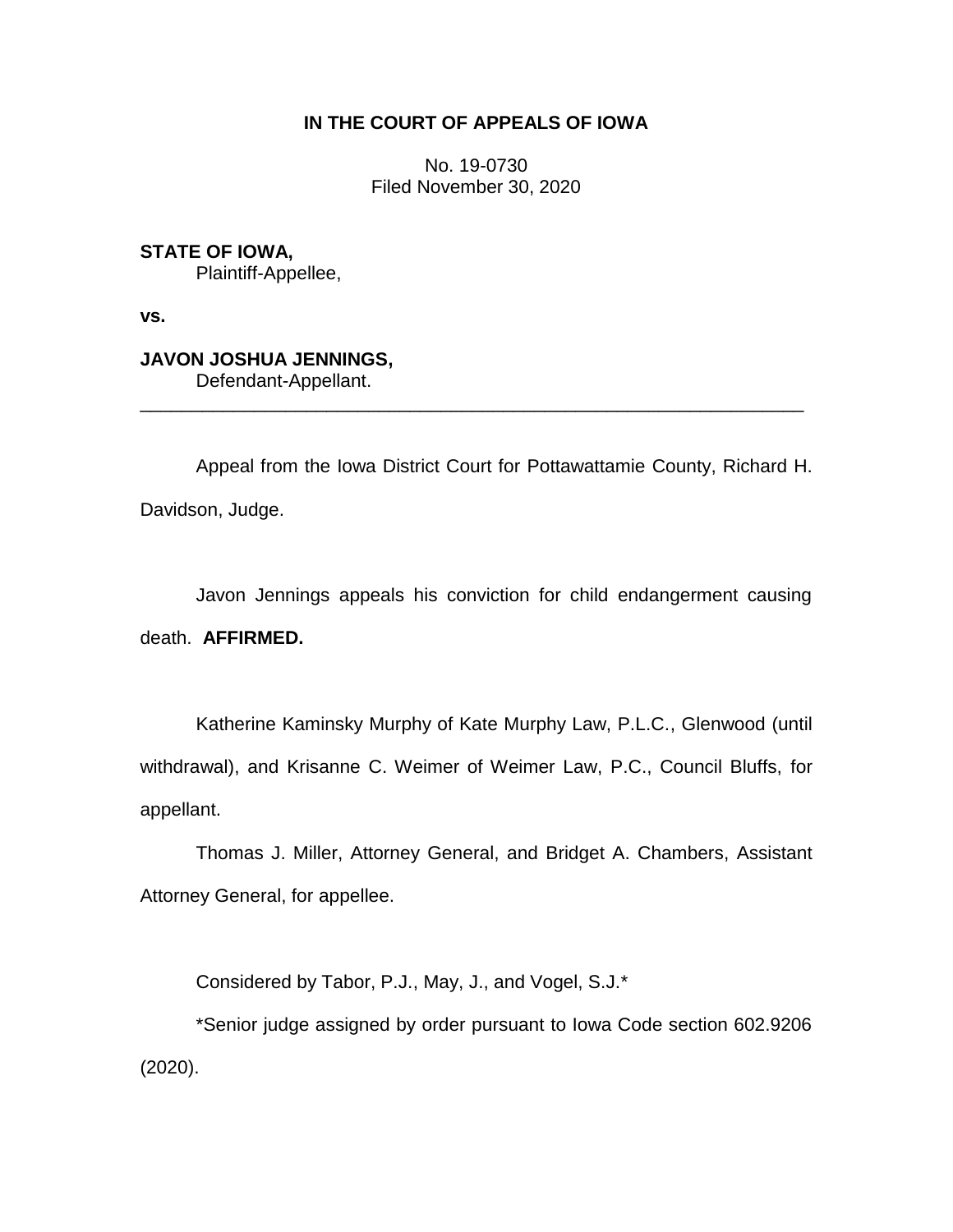#### **VOGEL, Senior Judge.**

 $\overline{a}$ 

Following a jury trial, Javon Jennings was convicted of child endangerment causing death in violation of Iowa Code section  $726.6(1)(b)$  and (4)  $(2018).<sup>1</sup>$ Jennings appeals, asserting prosecutorial misconduct, ineffective assistance of counsel, <sup>2</sup> and insufficiency of the evidence supporting the verdict.

The jury could have found the following facts admitted into the record. J.H. was born in December 2016. On April 18, 2018, J.H.'s mother—who was also Jennings's live-in paramour—left for work a few minutes before 4:00 p.m. Jennings supervised J.H. alone while the mother was at work, though a friend and his young son visited with Jennings and J.H. at the residence until about 4:30 p.m. that day. When the mother came home around 11:20 p.m., Jennings told her J.H. was sick. The mother checked on J.H. and found the child tense and groaning, but the mother managed to sooth the child to sleep before she went to bed herself. Around 4:30 the next morning, Jennings awoke and found J.H. cold and stiff. Jennings called 911, and emergency medical personnel and law enforcement responded to the home. Resuscitation efforts on the child were futile. An autopsy

2

 $1$  Jennings was also found quilty of involuntary manslaughter by commission of a public offense, in violation of Iowa Code section 726.6(1)(b), (3), and (4) (2018), which merged into the greater offense prior to sentencing.

<sup>2</sup> Under legislation effective July 1, 2019, we lack authority to consider ineffectiveassistance-of-counsel claims on direct appeal. *See State v. Macke*, 933 N.W.2d 226, 231 (Iowa 2019) (citing Iowa Code § 814.7 (2019)). This legislation also prohibits us from considering pro se filings when a defendant has counsel. *See*  2019 Iowa Acts ch. 141, § 30 (codified at 814.6A(1)). However, this legislation does not apply retroactively. *See Macke*, 933 N.W.2d at 235 ("We conclude the absence of retroactivity language in sections 814.6 and 814.7 means those provisions apply only prospectively and do not apply to cases pending on July 1, 2019."). Because Jennings's judgment and sentence were entered prior to July 1, 2019, we may consider his ineffective-assistance claims, including those contained in his pro se brief, on direct appeal. *See id*.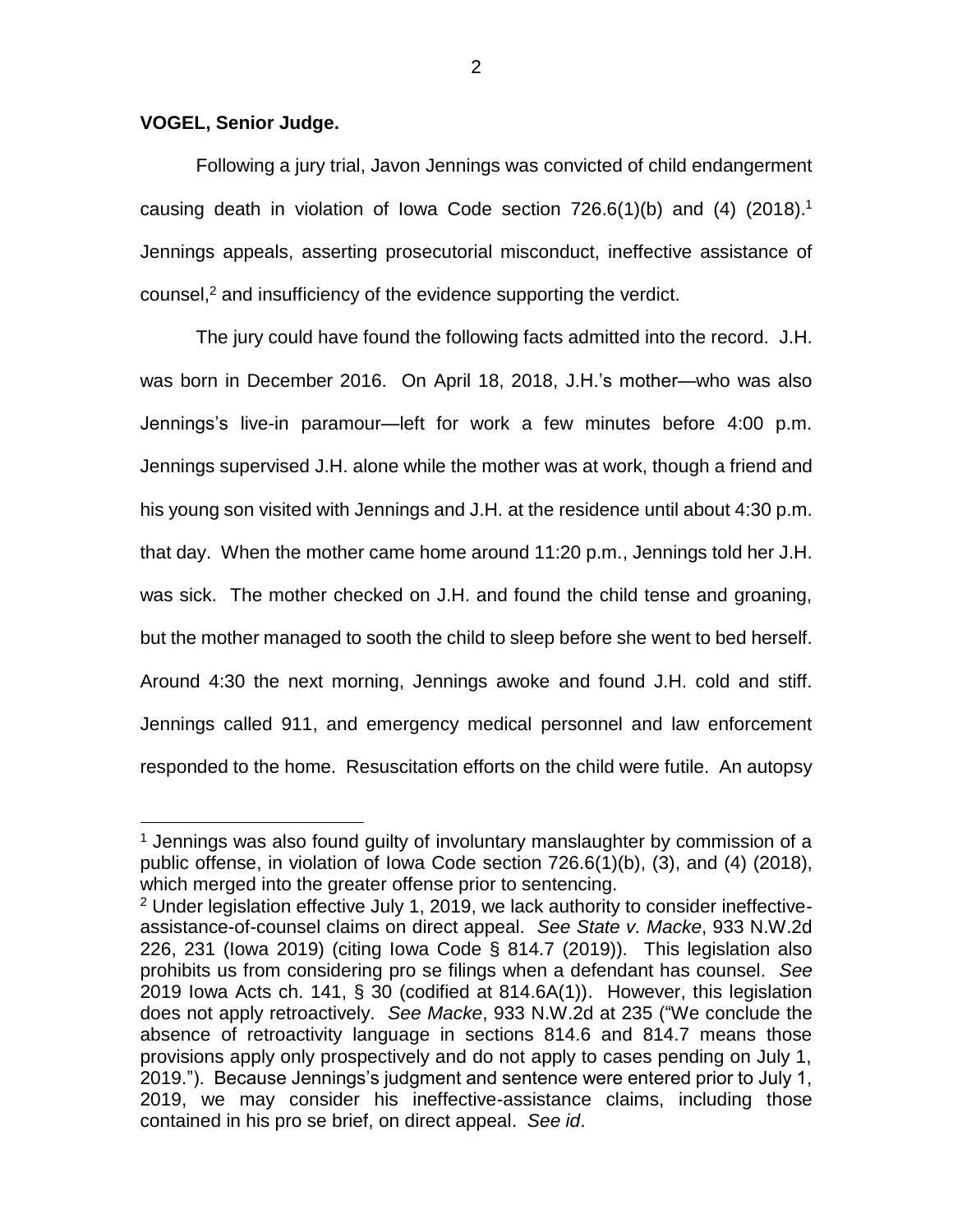performed later that day noted multiple blunt-force injuries to J.H.'s head, neck, torso, and extremities, resulting in a fractured femur and hemorrhages to several internal organs. The autopsy report listed the cause of death as "multiple blunt force injuries" and the manner of death as "homicide."

Jennings was arrested and charged with the child's death. The matter came on for trial beginning February 5, 2019. The jury found him guilty of involuntary manslaughter involving a public offense and child endangerment causing death. Following the district court's denial of his motion in arrest of judgment and motion for new trial, the court merged the two counts into a single count of child endangerment causing death and sentenced Jennings to an indeterminate period of incarceration not to exceed fifty years.

#### **I. Standard of Review**

"We review ineffective-assistance-of-counsel claims de novo." *State v. Straw*, 709 N.W.2d 128, 133 (Iowa 2006). "If an ineffective-assistance-of-counsel claim is raised on direct appeal from the criminal proceedings, we may decide the record is adequate to decide the claim or may choose to preserve the claim for postconviction proceedings." *Id*. To prevail on his ineffective-assistance claim, Jennings must show: "(1) his trial counsel failed to perform an essential duty, and (2) this failure resulted in prejudice." *Id.* 

We review sufficiency-of-the-evidence claims for correction of errors at law. *State v. Sanford*, 814 N.W.2d 611, 615 (Iowa 2012). "We will consider all the evidence presented, not just the inculpatory evidence." *Id*. "Evidence is considered substantial if, when viewed in the light most favorable to the State, it

3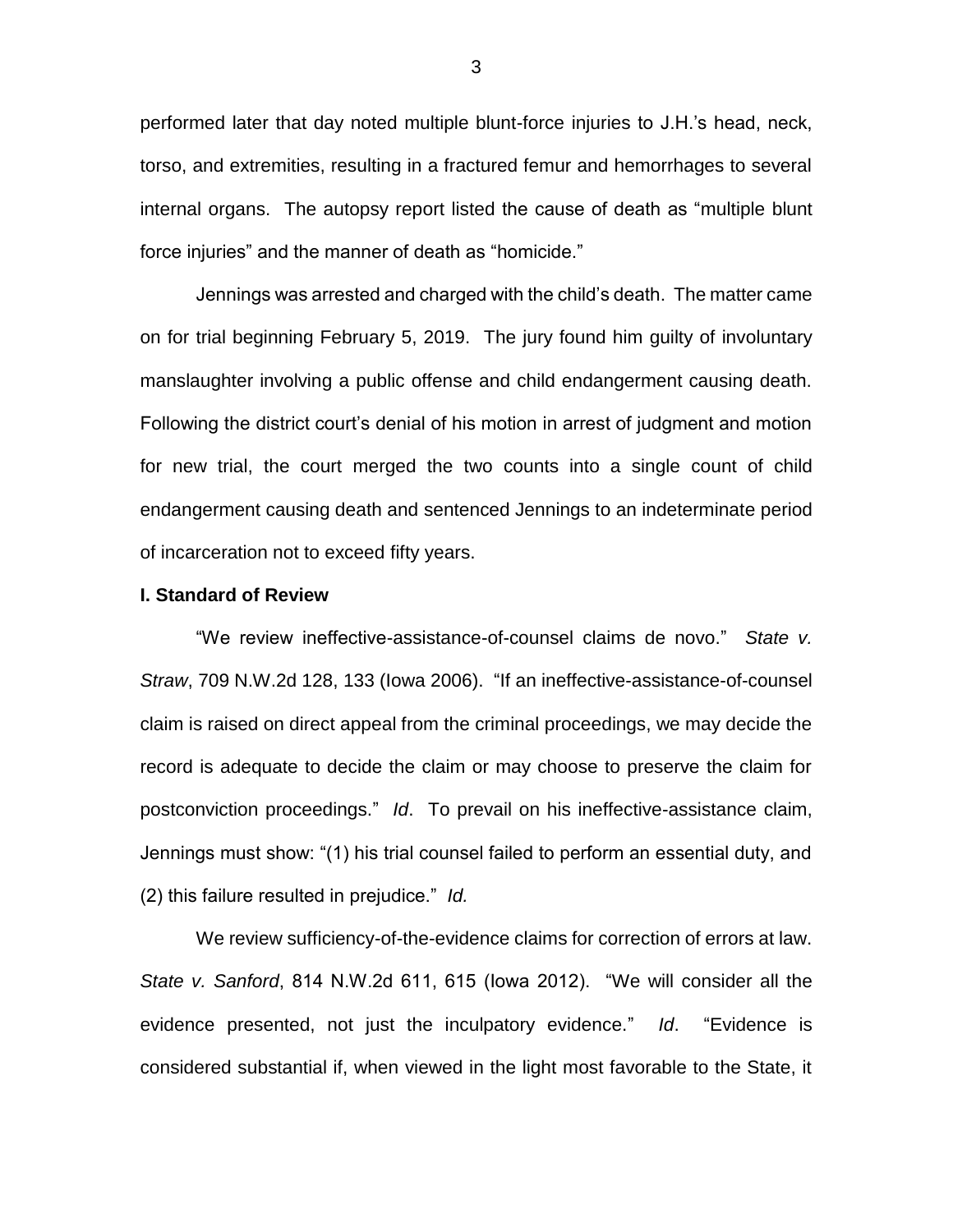can convince a rational jury that the defendant is guilty beyond a reasonable doubt." *Id*.

#### **II. Prosecutorial Misconduct**

Jennings raises several instances of what he claims to be prosecutorial misconduct resulting in denial of a fair trial. However, the State correctly asserts his claims are not preserved as Jennings did not object to them during the trial. *See State v. Coleman*, 907 N.W.2d 124, 138 (Iowa 2018) (stating claims of prosecutorial misconduct not raised in the trial court would be reviewed only in the context of ineffective assistance of counsel); *State v. Radeke*, 444 N.W.2d 476, 479 (Iowa 1989) ("[A]lleged misconduct by opposing counsel must be asserted before the issues are submitted to the jury."). Therefore, Jennings has not preserved his claims of prosecutorial misconduct for our review.<sup>3</sup>

#### **III. Ineffective Assistance of Counsel.**

 $\overline{a}$ 

Jennings argues his attorney was ineffective for failing to advise him of his right to confidential clergy-penitent conversations, neglecting to even recognize two jail-house phone calls were consultations with someone he now claims is a religious leader. The two calls included brief discussions about various Muslim practices, dress, hair style, and observances during Ramadan. Jennings claims counsel should have objected to the admission of recordings of the two phone calls and asserted the calls were privileged communications. *See* Iowa Code § 622.10

<sup>3</sup> Jennings did not ask us to consider his claims of prosecutorial conduct under an ineffective-assistance-of-counsel framework, but even if he had, we would find the record insufficient to address the claims and preserve them for postconviction proceedings. *See State v. Coil*, 264 N.W.2d 293, 296 (Iowa 1978) ("Even a lawyer is entitled to his [or her] day in court  $\dots$ .").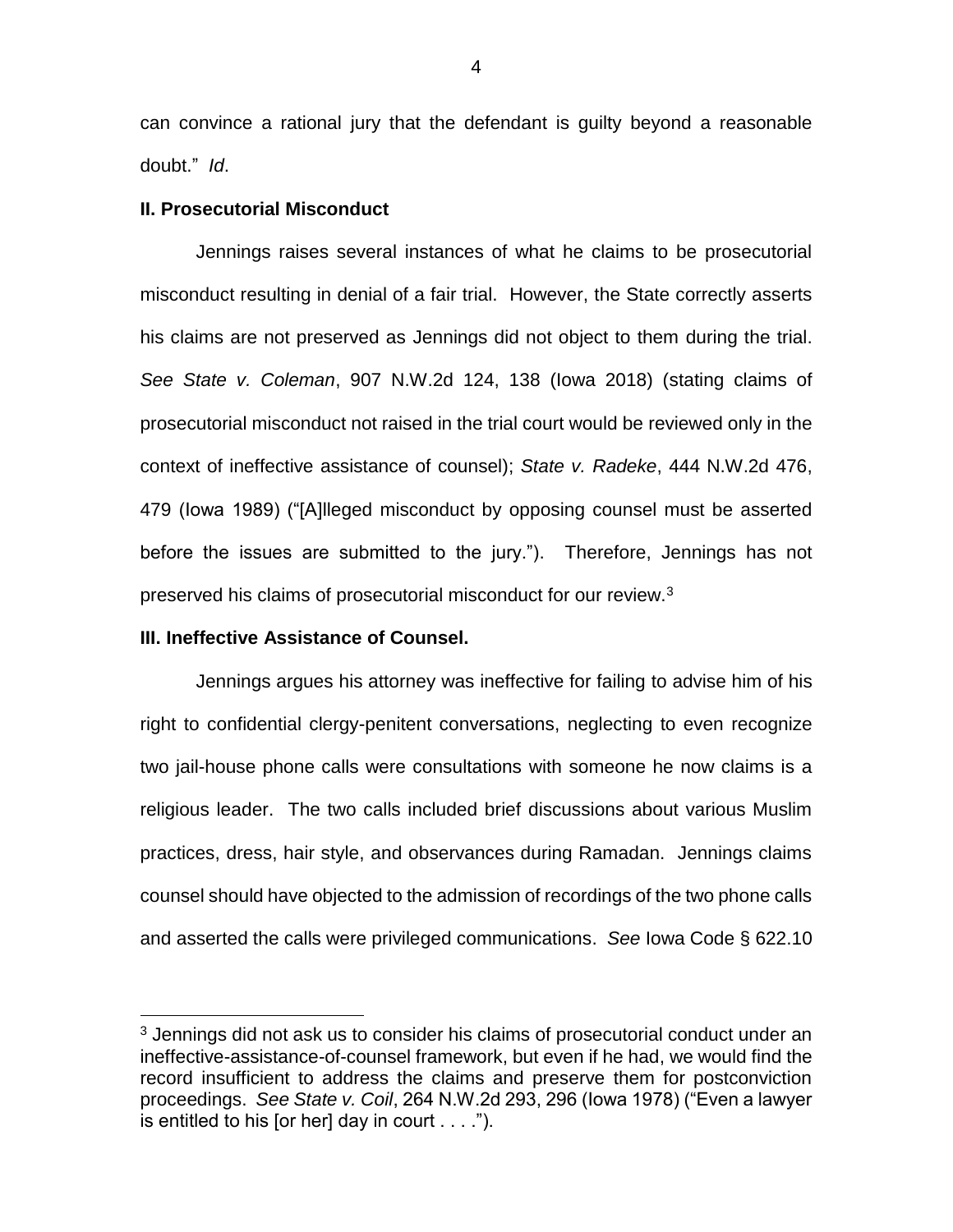(privileging confidential communications with clergy and certain other professionals). To secure this privilege, Jennings must show such communications were: "(1) confidential, (2) entrusted to a person in his or her professional capacity, and (3) necessary and proper for the discharge of the function of the person's office." *State v Alspach*, 524 N.W.2d 665, 668 (Iowa 1994). However, the State at trial only referred to this other person as Jennings's "friend," and nothing in the record identifies this other person or would alert counsel that the person was Jennings's religious advisor. Such an identification is necessary to trigger the privilege for communications with a clergy member, as opposed to a conversation between mere acquaintances discussing aspects of the Muslim faith. *See id*. Moreover, during the pretrial hearing, defense counsel was concerned any reference to Islam or Allah may create bias in the jury and feared the jury's "passions may be inflamed." Such words were then deleted from the recording. Jennings's counsel was therefore working to protect Jennings to ensure a fair trial. With no suggestion the person on the other end of the conversation was Jennings's religious advisor, his counsel had no duty to object to the admission of the recordings based on an unasserted privilege.

Furthermore, even if Jennings could show his counsel breached an essential duty and the redacted recordings should not have been admitted, Jennings can show no resulting prejudice from these conversations that only vaguely related to the death of the child. In opening statements, the State accurately described the recordings to be admitted:

You're also going to hear on June fourth he made a call to a friend where he stated acts are judged by intentions. Went on to say

5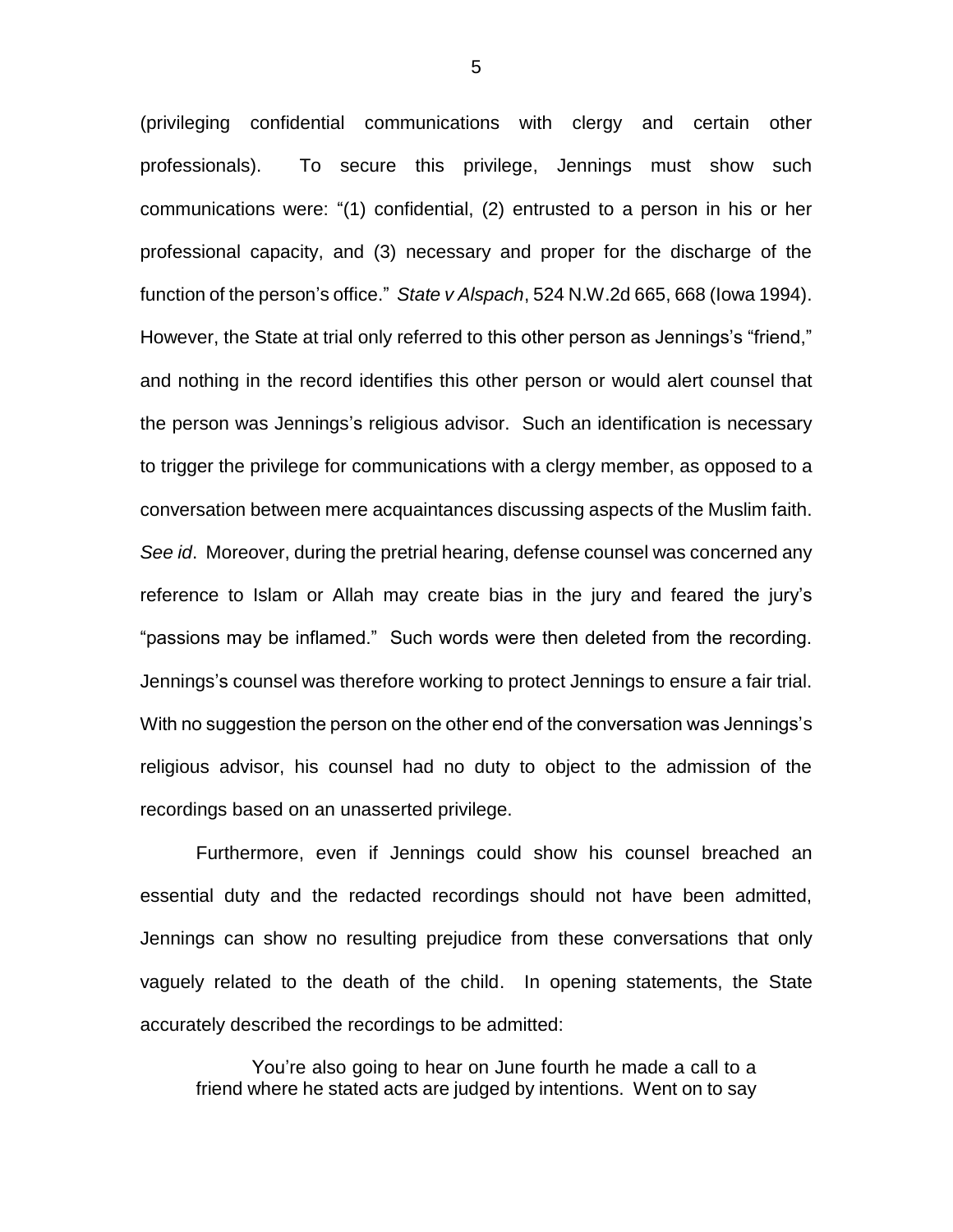anything that would happen, if it was unintentional, they would judge me on that. I didn't intentionally do nothing, you know what I mean.

Based on the overwhelming evidence of Jennings's guilt, as discussed below, we find no prejudice resulted from admitting these recordings, and we reject his ineffective-assistance-of-counsel claim based on the supposed privilege of these conversations.

## **IV. Sufficiency of the Evidence**

Jennings asserts the verdict was not supported by sufficient evidence.<sup>4</sup> The State claims he failed to preserve error because he never challenged the sufficiency in a motion for judgment of acquittal, instead waiting until a motion for new trial to assert his claim. *See* Iowa R. Crim. P. 2.24(2)(b)(6) (allowing the district court to grant new trial "[w]hen the verdict is contrary to law or evidence"). We note Jennings made a motion for judgment of acquittal at the close of the State's evidence. Limited to this opinion, we choose to address his sufficiency argument.

Jennings's main complaint is that there was not a specific time frame proven during which the fatal injuries were inflicted. Thus, he asserts he was wrongly the focus of the police investigation. However, the record contains ample evidence

 $\overline{a}$ <sup>4</sup> The jury instructions set forth the elements for child endangerment causing death: 1. On or about the 18th day of April, the defendant was the person having custody or control over [J.H.].

<sup>2. [</sup>J.H.] was under the age of fourteen years.

<sup>3.</sup> The defendant intentionally committed an act, committed a

series of acts, or used unreasonable force, torture or cruelty that:

a. resulted in bodily injury to [J.H.], OR

b. was intended to cause serious injury to [J.H.].

<sup>4.</sup> The defendant's act or acts resulted in the death of [J.H.].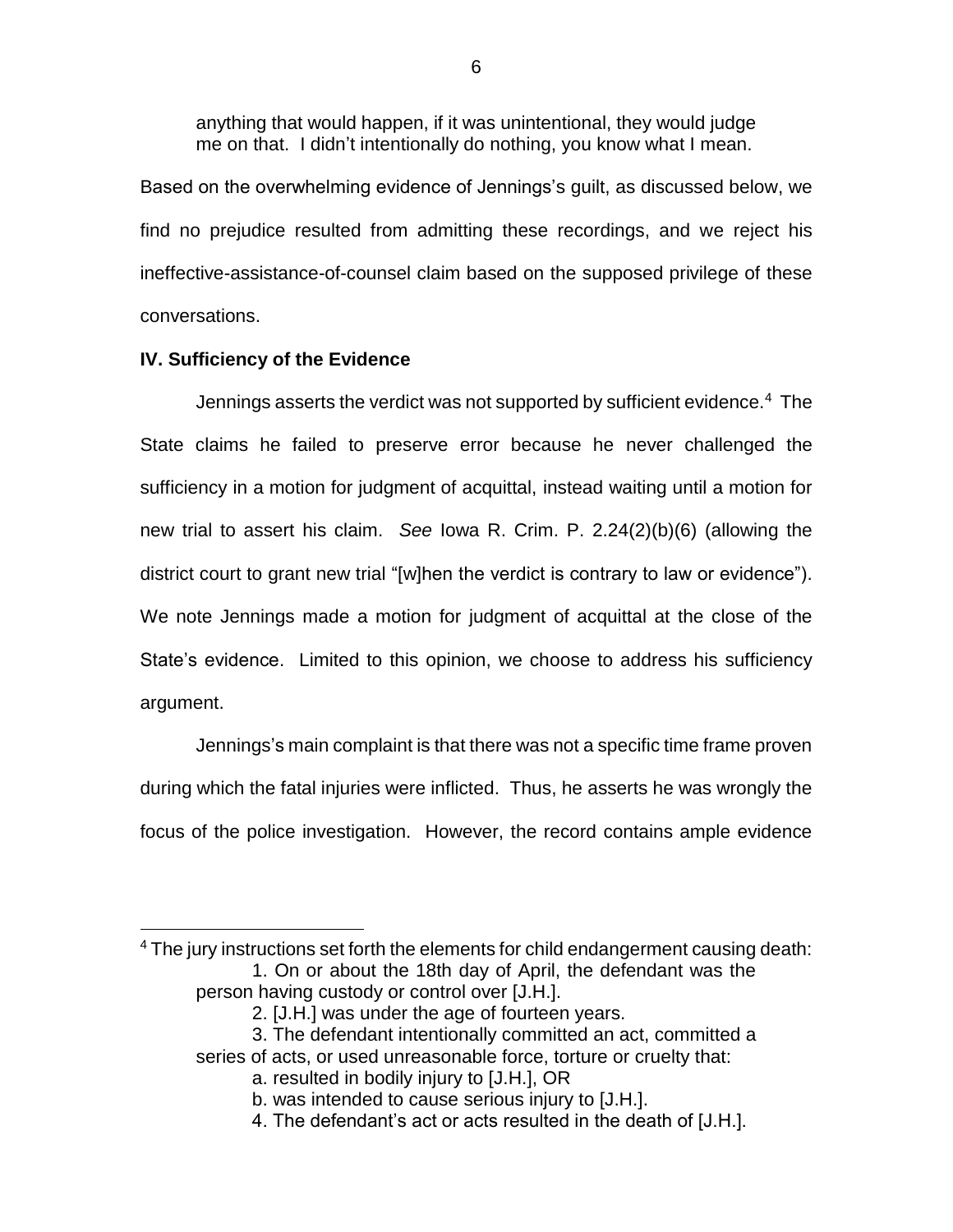J.H. was happy and healthy until Jennings took sole responsibility for the child's care prior to death.

The mother testified she often noticed scrapes and bruises on J.H. after the child was in Jennings's care, but the mother reasoned the child was simply "adventurous and wild, climbing all the time, jumping off of things, just a wild child, full of fun." Jennings claimed recent bruising on J.H.'s face resulted from the child climbing a chair and falling into a heater. J.H. had a virus that caused vomiting within a week of death, but it seemed to have passed by April 18, 2019, and was of no serious concern to the mother at that time. On the morning of April 18, the mother recorded a few short videos of J.H.—which were admitted into evidence depicting a healthy child "getting up and dancing around and jumping." Other witnesses testified J.H. seemed healthy and normal that day, including Jennings's friend who saw J.H. as late as 4:30 p.m. and testified "[e]verything was fine" when they parted. The mother left J.H. in Jennings's sole care from the time she left for work until around 11:20 p.m., when she returned home to find J.H. "groaning" and "tense." Jennings attributed J.H.'s condition to illness. He found J.H. dead hours later. The State medical examiner, Dr. Dennis F. Klein, determined in the autopsy report that the child died of "multiple blunt force injuries" consisting of "blunt force injuries of head and neck, blunt force injuries of torso, blunt force injuries of extremities and cerebral edema," and the manner of death was "homicide." A pediatrician concluded in a report J.H.'s "injuries are the result of physical abuse." With no other explanation of the multiple injuries and Jennings being the sole caretaker in the hours before J.H.'s death, the record contains sufficient evidence to uphold the verdict.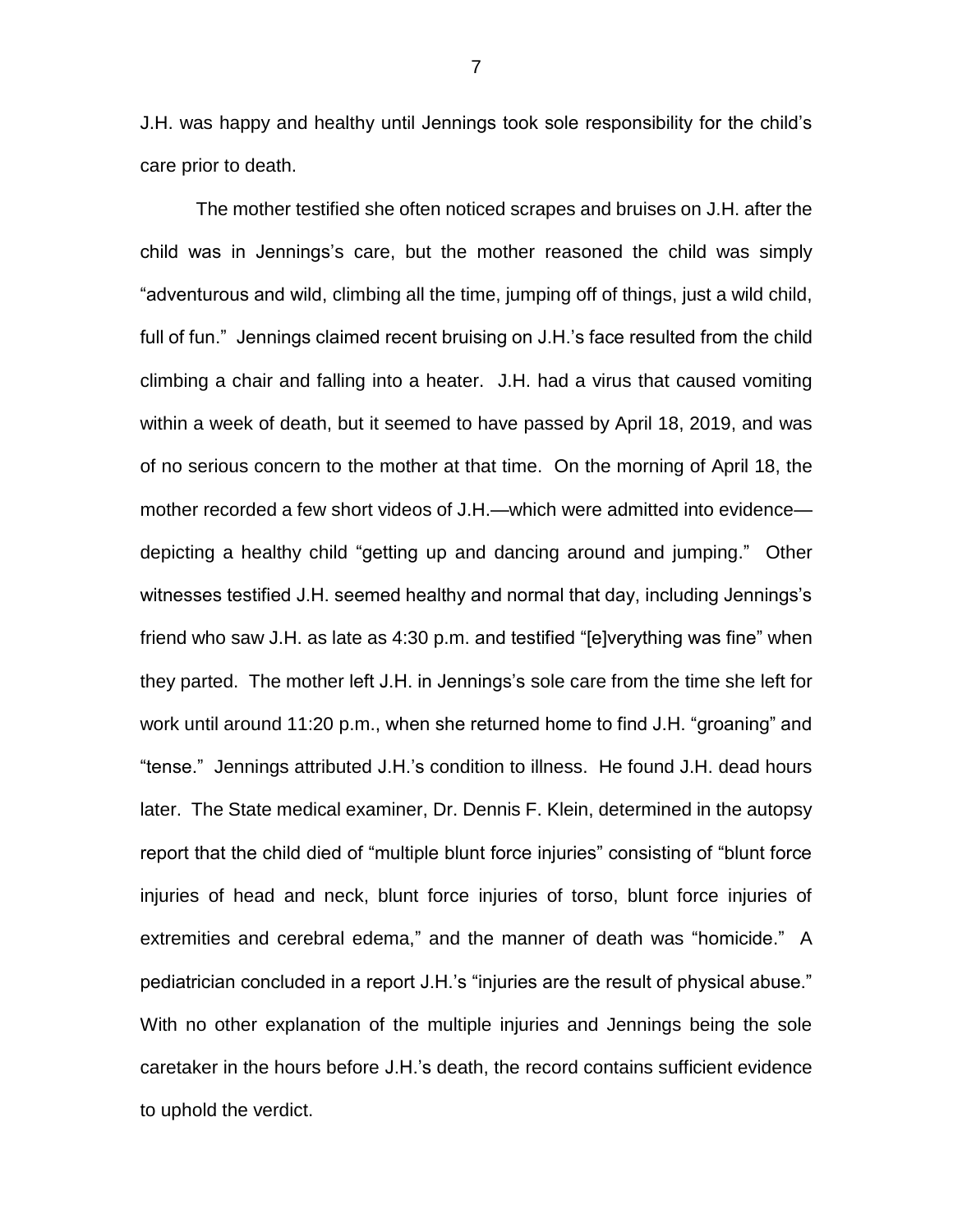### **V. Pro Se Issues**

Jennings also filed a pro se brief, raising issues of ineffective assistance of counsel and prosecutorial misconduct. However most of his claims are general assertions without a specific reference to the record for us to review or are repetitive of his counsel's claims already addressed. His only separate, properly presented claim asserts his counsel was ineffective for failing to object when the State made reference in closing argument to J.H.'s older sibling, T.H., being present at an earlier occasion when J.H. supposedly fell down stairs and sustained bruises to the head. The State said:

Why did [the mother] trust the defendant to keep watching her child after the two prior incidents? She said I believed him every time when he had said he let [J.H.] fall down the stairs. By the way, that was at his statement [to police] when he talked about the fall down the stairs issue. He was over talking to—I think the statement was I was talking to my homey . . . . *[T.H.] was there.* 

(Emphasis added.) Jennings asserts this statement—"[T.H.] was there"—violated a motion in limine barring reference to T.H. However, the motion in limine only prohibited "[a]ny statements of [T.H.] offered through recording or testimony." Because the State only mentioned T.H. without offering any of the child's statements, the State did not violate the motion in limine. Furthermore, the State was only quoting Jennings from a police interview, which had already been admitted into record without objection when the State played a recording in open court. Therefore, Jennings's counsel was not ineffective for failing to object to this brief reference to T.H.